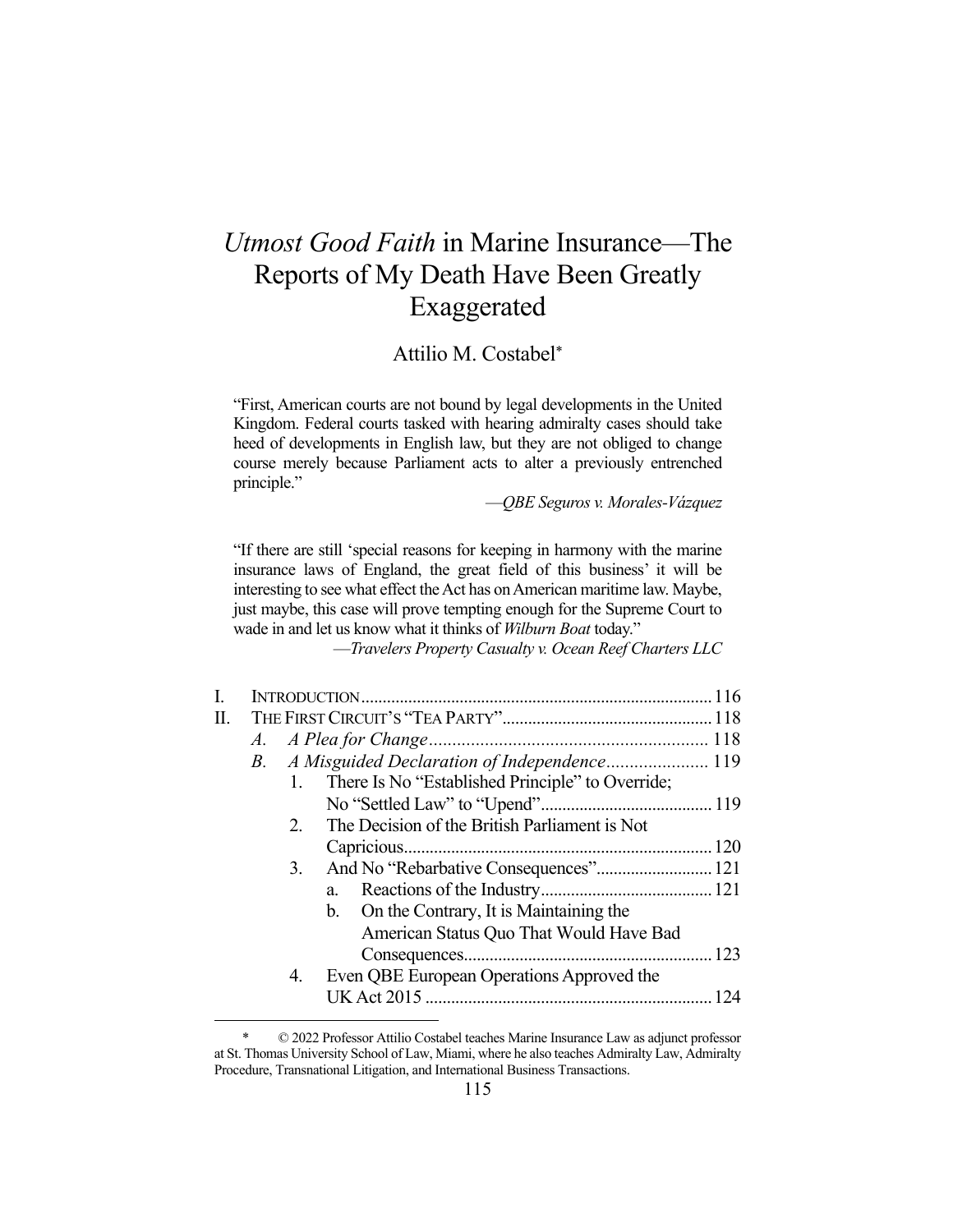#### 116 *TULANE MARITIME LAW JOURNAL* [Vol. 46:115]

|  | C. Travelers May Be Useful for a Conclusion on OBE 127 |  |
|--|--------------------------------------------------------|--|
|  |                                                        |  |

#### I. INTRODUCTION

Something momentous has been brewing around marine insurance in the first semester of 2021. In January, the First Circuit issued *QBE*  Seguros v. Morales-Vázquez<sup>1</sup>—an opinion on the breach of "utmost good faith"—and in May, the Eleventh Circuit issued *Travelers Property*  Casualty Company of America v. Ocean Reef Charters LLC<sup>2</sup>—an opinion on breach of a marine warranty.

Following the trail blazed in *Wilburn Boat Co. v. Fireman's Fund Insurance Co.*, $3$  both courts made their analyses along the usual patterns (although the *Travelers* court did so rather reluctantly<sup>4</sup>): *QBE* agreed that utmost good faith is a principle firmly entrenched in American marine insurance law,<sup>5</sup> and *Travelers* found that there was no rule about a "crew" warranty," let alone an entrenched one.<sup>6</sup> *OBE* applied what the court believed is federal maritime law,<sup>7</sup> and *Travelers* applied state law;<sup>8</sup> with *Wilburn Boat* still reigning sovereign.

Although on different issues, the two opinions have a common thread: both acknowledge (and *Travelers* addresses) the effects that the recent overhaul of English insurance law<sup>9</sup> may have on the American law of marine insurance.

In *QBE*, the question was explicitly before the court. The brief for the Defendant-Appellant, Morales-Vazquez, includes Argument Number VII

<sup>1.</sup> 986 F.3d 1 (1st Cir. 2021), *cert. denied*, 142 S. Ct. 424 (U.S. Nov. 1, 2021) (No. 20- 1779) (holding an insurer was not required to show actual reliance on the insured's failure to disclose prior accident history for a marine insurance policy to be void under the doctrine of *uberrimae fidei*).

<sup>2.</sup> 996 F.3d 1161 (11th Cir. 2021) (holding state law rather than federal maritime law governed the effect of a breach of a captain and crew express warranty).

<sup>3.</sup> 348 U.S. 310, 1955 AMC 467 (1955).

<sup>4.</sup> Travelers Prop. Cas. Co. of Am. v. Ocean Reef Charters, 996 F.3d 1161, 1171 (11th Cir. 2021) ("It may be that *Wilburn Boat* was a bad . . . decision. But we are stuck with it.").

<sup>5.</sup> QBE Seguros v. Morales-Vázquez, 986 F.3d 1, 2, 6 (1st Cir. 2021).

<sup>6.</sup> *Travelers*, 996 F.3d at 1169.

<sup>7.</sup> *See QBE,* 986 F.3d at 5-6*.*

<sup>8.</sup> *Travelers*, 996 F.3d at 1171.

<sup>9.</sup> Insurance Act 2015, c.4 (UK) (hereinafter "UK ACT 2015"), http://www.legislation. gov.uk/ukpga/2015/4/pdfs/ukpga\_20150004\_en.pdf, [http://perma.cc/N5A2-5V2H].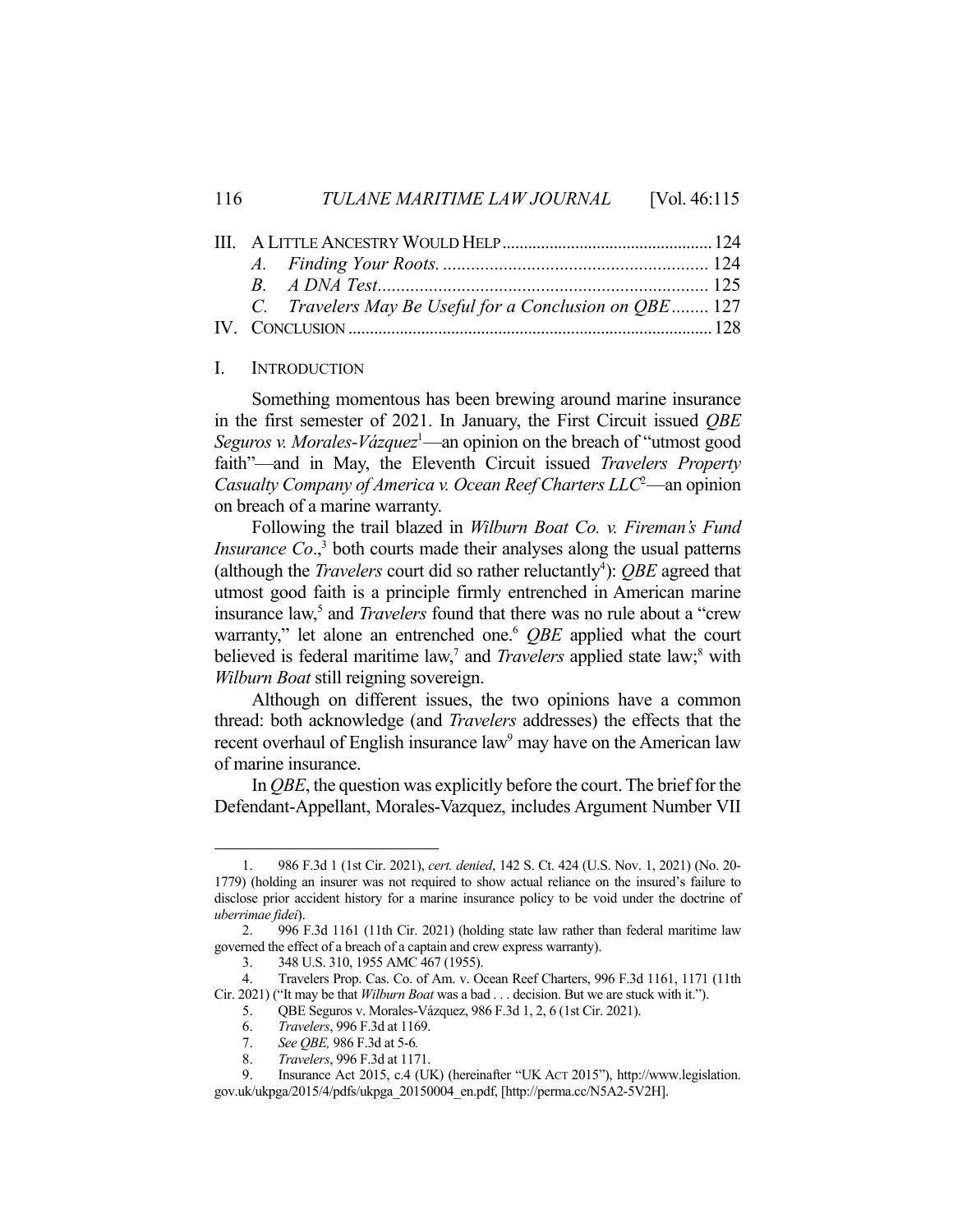titled: *The Recent British Reform of Uberrimae Fidei and Demise of Breach of Warranties in Marine Insurance Warrant Reversal of the District Court's Judgment* and used three and a half pages to argue this point. $10$ 

The court obliged with an equal weight of reasons and rejected the appellee's argument, affirming, both treatise-like and rather vehemently, the independence of American courts from the UK Act 2015.<sup>11</sup>

Later, it seemed that the wish of the *Travelers* court, "Maybe, just maybe, this case will prove tempting enough for the Supreme Court to wade in," might be coming true.<sup>12</sup> A petition of certiorari was filed in the *QBE* case, and the issue of whether the UK Act 2015 should have any effect on the American law of marine insurance was explicitly before the High Court. $13$ 

The questions therein presented are (1) whether the doctrine of *uberrimae fidei* continues to apply in its strict form or is limited to cases in which the insurer relied on a mistake or omission when issuing the policy, (2) whether it is no longer part of federal maritime law, and (3) whether it should be modified in conformity with the law in England. 14

At the time of writing this article it was not known if certiorari would ever be granted, but just before going to press, the Court denied the petition.15 The issue may appear now to be moot, but a lot of reflection is deserved anyway.

This Article attempts to make an assessment of the best possible answers to the questions, if there are any—especially the last, i.e., whether the doctrine of *uberrimae fidei* should be modified in uniformity with the law in England. The preliminary question, however, is whether an "entrenched" rule of *uberrimae fidei* actually exists in the shape and nature as mandated by *Wilburn Boat*. <sup>16</sup> This Article begins by considering whether *Travelers*is correct in suggesting that it is *Wilburn Boat* that must be reassessed in the first place. The conclusion below is an attempt to

<sup>10.</sup> *See* Brief for Appellant at 27-31, QBE Seguros v. Morales-Vázquez, 986 F.3d 1 (1st Cir. 2021) (No. 19-1503).<br>11. *QBE*, 986 F.30

QBE, 986 F.3d at 6-7.

<sup>12.</sup> *Travelers*, 996 F.3d at 1171.

<sup>13.</sup> *See* QBE Seguros v. Morales-Vázquez, 986 F.3d 1, 2, 6 (1st Cir. 2021), *appeal docketed*, No. 20-1779 (U.S. June 24, 2021).

<sup>14.</sup> Petition for Certiorari at i, QBE Seguros v. Morales-Vázquez, No. 20-1779 (U.S. June 17, 2021).

<sup>15.</sup> *QBE*, *cert. denied*, 595 U.S. \_\_\_ (Nov. 1, 2021) (No. 20-1779).

<sup>16.</sup> Wilburn Boat Co. v. Fireman's Fund Insurance Co. 348 U.S. 310, 314-16, 1955 AMC 467 (1955).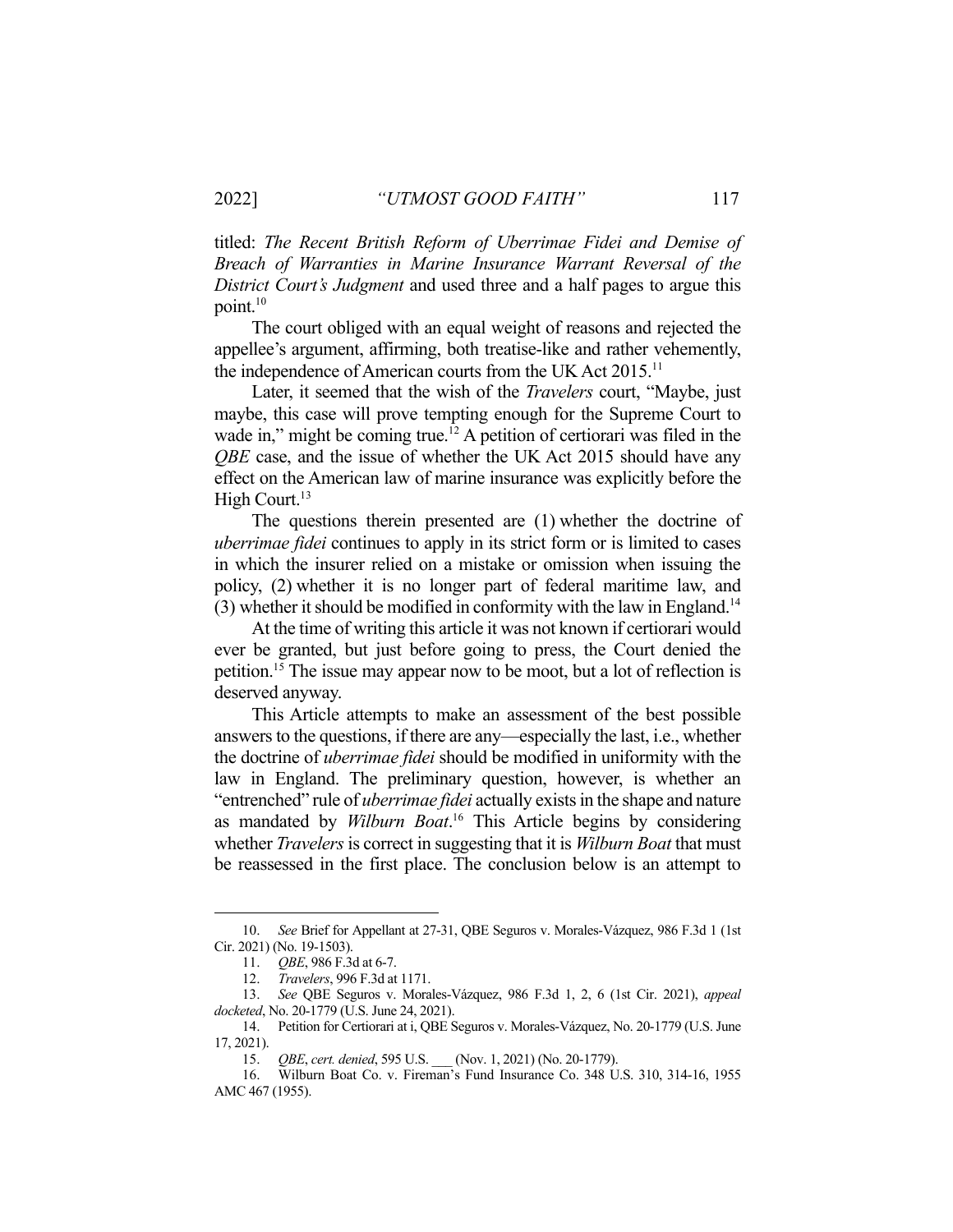assess what to make of and what to do in the situation of deep conflict that the Court has left existing, if not reinforced.

# II. THE FIRST CIRCUIT'S "TEA PARTY"

*A. A Plea for Change*

From the brief of Morales-Vazquez:<sup>17</sup>

As a matter of first impression at the national level and consonant with the Supreme Court's exhortation to the federal courts sitting in admiralty for harmony and uniformity between English and American marine insurance law, the instant appeal provides a unique opportunity to adopt the recent English marine insurance reforms that resulted in the jettisoning of the doctrines of *uberrimae fidei* and breach of warranties enacted in England because their underlying policies no longer exist. The unfair advantage afforded to insurers by the doctrines—the prerogative to void a policy of marine insurance regardless of the circumstances—is unwarranted in modern times. These doctrines afford unjustified protections to insurers, even when underwriters fail to employ due diligence in assessing risks or do not actually rely on the insured's nondisclosures and/or misrepresentation in the application for coverage.<sup>18</sup>

The argument is based on copious citations to an article by this author, written shortly after the UK Act 2015 was passed.<sup>19</sup> That Restatement Article made a comparative review of American marine insurance law as developed by the U.S. courts under the influence of *Wilburn Boat* in light of the extensive reconstruction of British insurance law made by the UK Act 2015, with its deep departure from historical practice.

The take of our restatement article is that the UK Act 2015 produced a profound divergence with American law, especially in the area of utmost good faith, and that a solution of the divergence should be found.

Given that the U.S. Congress had not (and perhaps could not) find it, the restatement article submitted that at least one solution had been suggested by Professor Michael Sturley: to create a restatement of Marine Insurance law.20

The Restatement Article concluded by advising that there is no need to inconvenience the American Law Institute ("ALI") because the

<sup>17.</sup> *QBE*, Brief for Appellant at 16.

<sup>18.</sup> *Id.*

<sup>19.</sup> Attilio M. Costabel, *The UK Insurance Act 2015: A Restatement Of Marine Insurance*  Law, 27 ST. THOMAS L. REV. 133 (Summer 2015) (hereinafter "Restatement Article").

<sup>20.</sup> *Id.* at 168-69.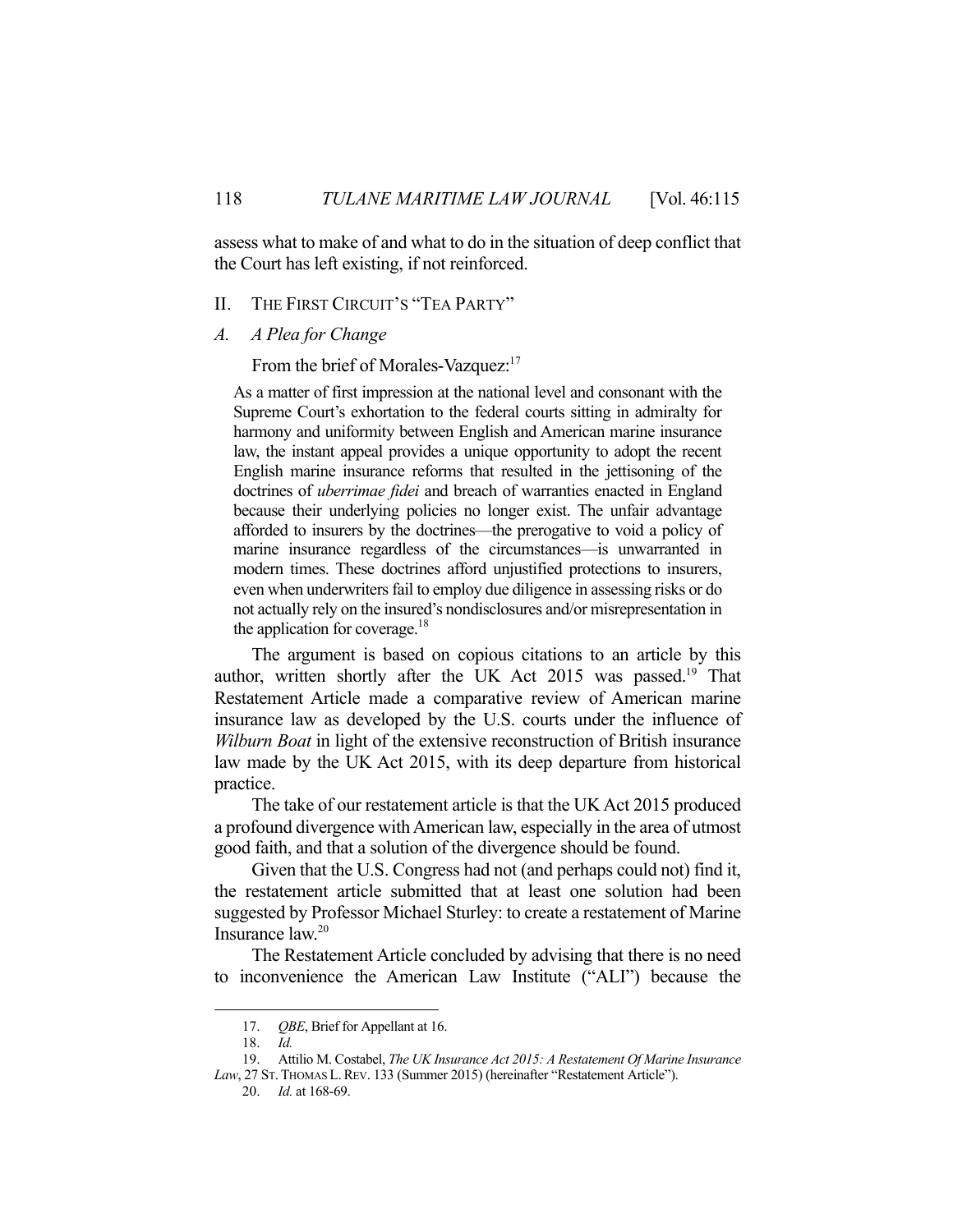decades-long preparation of the UK Act 2015 is the functional equivalent of an ALI restatement,<sup>21</sup> as more amply explained below.

# *B. A Misguided Declaration of Independence*

The First Circuit went to great pains in stating loudly that the UK Act 2015 does not have any influence at all on American law of Marine Insurance.<sup>22</sup> That statement is based mostly on two premises:

- American courts are not bound by a decision of the British Parliament to override established principles of maritime law (although they should take heed of them). $^{23}$
- "Abandoning the doctrine of *uberrimae fidei* in marine insurance cases would have rebarbative consequences [by]
	- o both upending settled law and
	- o disrupting an industry that has long been premised on insureds telling the whole truth to insurers."24

Neither proposition withstands critique.

1. There Is No "Established Principle" to Override; No "Settled Law" to "Upend"

As the certiorari petition correctly points out, the doctrine of *uberrimae fidei* may be established in the First Circuit, as well as in the Third, Ninth, and Eleventh, but is found in a limited edition in the Second and the Eighth and is not recognized at all in the Fifth (one of the most important for maritime law uniformity).<sup>25</sup> Additionally, the Eleventh Circuit may approach the doctrine with a hint of doubt, judging by its opinion in *Travelers*, <sup>26</sup> which dealt with the companion issue of marine warranties, an issue that shares with *uberrimae fidei* the legal traits of strict compliance and "all or nothing" remedies.

"Uniformity, whither goest thou?" asked Professor Force after *Yamaha Motor Corp. v. Calhoun*, <sup>27</sup> and we may repeat the question here. What we have today is not an entrenched rule but an entrenched conflict.

<sup>21.</sup> *Id.* at 168-170.

<sup>22.</sup> *QBE*, 986 F.3d at 6-7.

<sup>23.</sup> *Id.* at 7.

<sup>24.</sup> *Id.* (alterations introduced by author).<br>25. Petition for Certiorari at 10-18, OBE 9.

<sup>25.</sup> Petition for Certiorari at 10-18, QBE Seguros v. Morales-Vázquez, No. 20-1779 (U.S. June 17, 2021).

<sup>26.</sup> *See* Travelers Prop. Cas. Co. of Am. v. Ocean Reef Charters, 996 F.3d 1161 (11th Cir. 2021).

<sup>27.</sup> *See generally* Robert Force, *Post-Calhoun Remedies For Death And Injury In Maritime Cases: Uniformity, Whither Goest Thou?*, 21 TUL. MAR. L.J. 7 (1996).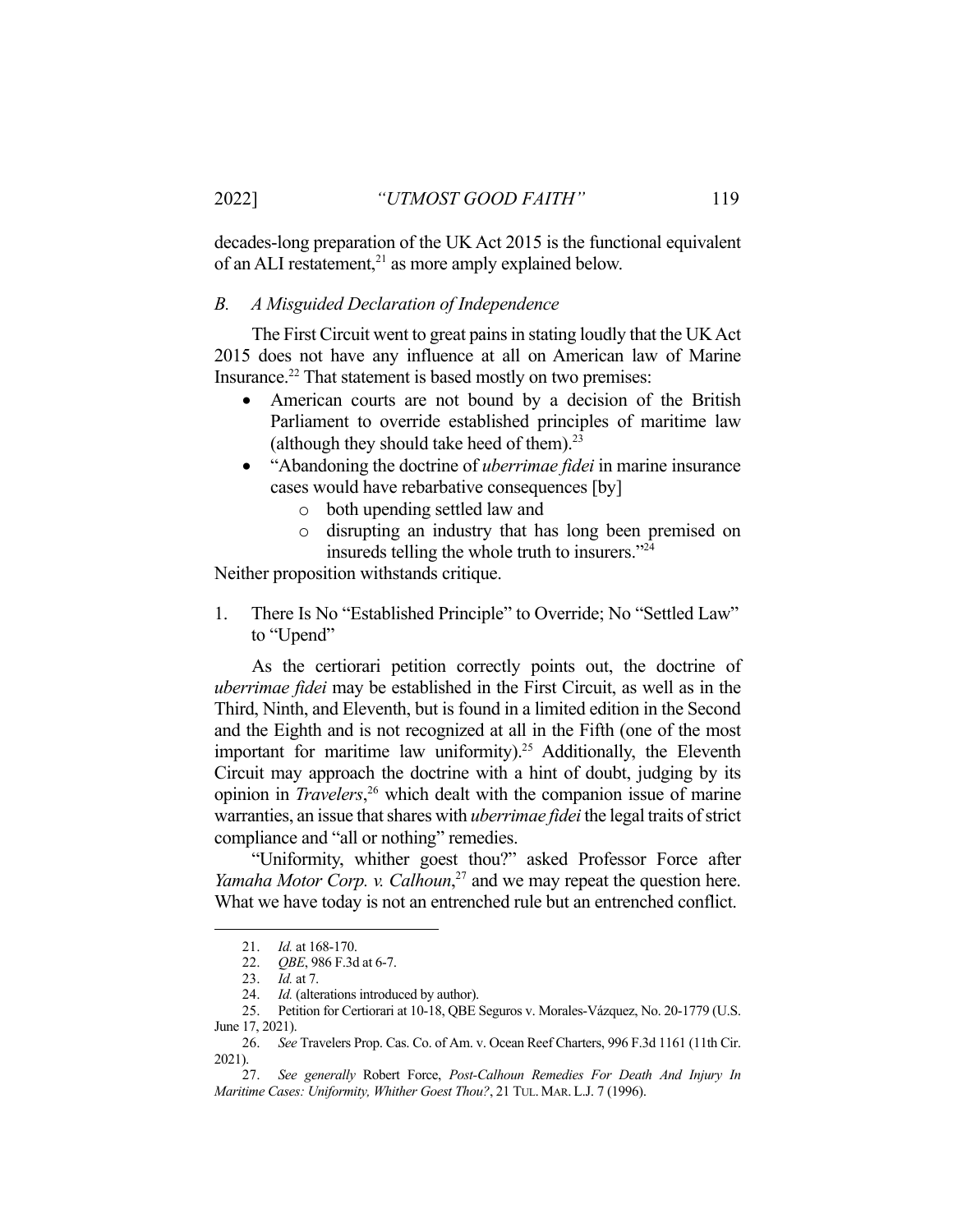#### 2. The Decision of the British Parliament is Not Capricious

In the words of the *QBE* court, "the fact that federal common law has the capacity to evolve does not mean that it is captive to the vagaries of Parliament (or any foreign legislature, for that matter)."<sup>28</sup>

The word "vagaries" throws a shade of dark light on the whole argument of the circuit. No one argues that American courts are bound by foreign precedents or legal developments, but to refuse appropriate consideration to a work product of the British Parliament spanning decades by calling it a "vagary" sounds borderline to insult.

Already in  $1957$ ,<sup>29</sup> the English Law Reform Committee issued a report recommending reform of insurance law, followed in 1980 by a report of the Law Commission, No. 104, which is particularly important. The 1980 report, 174 pages long (and thus, not a "vagary"), addressed a substantial portion of the issues and problems of the insurance industry of the time: not just marine, but also aviation, transport, life, intermediaries and reinsurance with important findings and recommendations.<sup>30</sup>

Sixty pages (i.e., about 35% of the report) deal with a proposed reform of the law of disclosure, concluding: ". . . defects in the present law provide a formidable case for reform."31

The 1980 report examined, among many others, issues of the connection between disclosure and the loss and the consequences of breach of the duty of disclosure,<sup>32</sup> and contained an analysis of the state of the law on warranties with a similar, critical approach.<sup>33</sup>

In 2002, the British Insurance Law Association recommended that the Law Commissions study a possible reform of insurance law, and the Law Commissions started a joint review of insurance contract law in 2006.

<sup>28.</sup> *QBE*, 986 F.3d at 7.

<sup>29.</sup> Law Reform Comm., FIFTH REPORT: CONDITIONS AND EXCEPTIONS IN INSURANCE POLICIES, Cm. 52, (1957) (Eng.).

<sup>30.</sup> *See* THE LAW COMM'N, LAW COMM'N NO. 104, INSURANCE LAW: NON-DISCLOSURE AND BREACH OF WARRANTY (1980), http://www.bailii.org/ew/other/EWLC/1980/104.pdf.

<sup>31.</sup> *Id.* at 27 (emphasis added).

<sup>32.</sup> *Id.* at 19-72.

<sup>33.</sup> *See id.* at 79-90.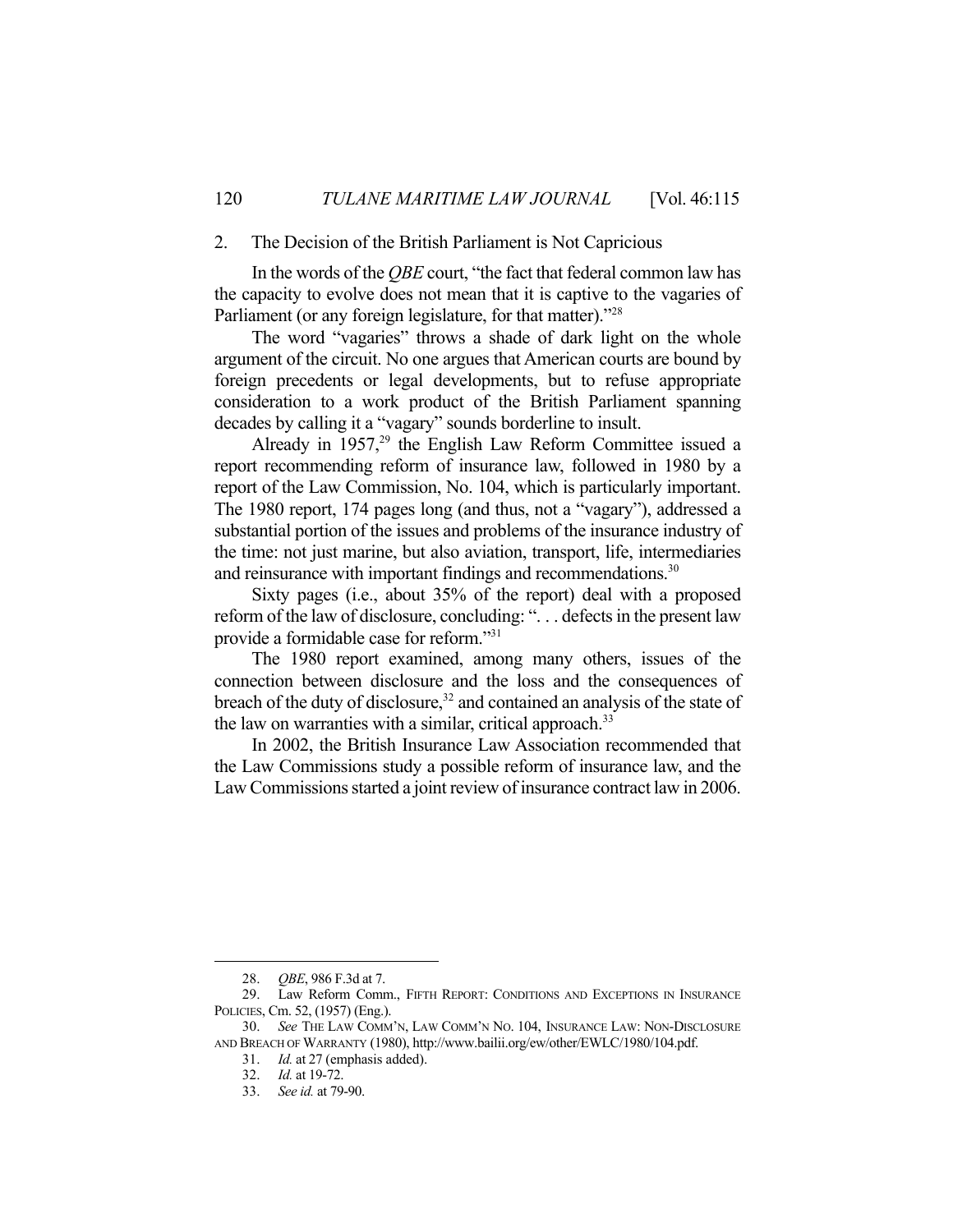A first report was released in 2007,  $34$  followed by a second in 2011 $35$ and a third in 2012 (hereinafter "CP3").<sup>36</sup> The final report of the two commissions, released in July 2014,<sup>37</sup> (hereinafter the "2014 Report") sums up and epitomizes all the developments of the project to date and is an invaluable source for interpretation and understanding of the statute.

By coincidence, *Wilburn Boat* dates to 1955, and the first recommendation of the English Law Reform Committee dates to 1957, so the dissatisfaction with the rigidity of the traditional doctrines governing marine insurance law was brewing on both sides of the pond contemporaneously. *Wilburn Boat*, after all, was not the heretical decision that recent U.S. courts have been seeing, excepting the other heretic, *Anh Thi Kieu*. 38

## 3. And No "Rebarbative Consequences"

The main concern of the *QBE* court seems to be that abandoning utmost good faith would "... disrupt<sup>[]</sup> an industry that has long been premised on insureds telling the whole truth to insurers."39 The First Circuit may be reassured.

#### a. Reactions of the Industry

The report of the UK and Sottish Law Commissions show that a large segment of the insurance industry had been invited to submit comments, and the responses were in large proportion positive about the reforms.

<sup>34.</sup> The Law Comm'n & The Scottish Law Comm'n, Law Comm'n No. 182 & Scot. Comm'n No. 134, INSURANCE CONTRACT LAW: MISREPRESENTATION, NON-DISCLOSURE AND BREACH OF WARRANTY BY THE INSURED (2007), http://www.scotlawcom.gov.uk/files/6412/ 7892/7069/dp134.pdf.

<sup>35.</sup> The Law Comm'n & The Scottish Law Comm'n, Law Comm'n No. 201 & Scot. Law Comm'n No. 152, INSURANCE CONTRACT LAW: POST CONTRACT DUTIES AND OTHER ISSUES (2011), http://www.scotlawcom.gov.uk/files/3113/2429/7329/dp152.pdf.

<sup>36.</sup> The Law Comm'n & The Scottish Law Comm'n, Law Comm'n No. 204 & Scot. Comm'n No. 155 INSURANCE CONTRACT LAW: THE BUSINESS INSURED'S DUTY OF DISCLOSURE AND THE LAW OF WARRANTIES (2012), http://lawcommission.justice.gov.uk/docs/cp204\_ICL \_business-disclosure.pdf.

<sup>37.</sup> The Law Comm'n & The Scottish Law Comm'n, Law Comm'n No. 353 & Scot. Law Comm'm No. 238, INSURANCE CONTRACT LAW: BUSINESS DISCLOSURES; WARRANTIES; INSURER'S REMEDIES FOR FRAUDULENT CLAIMS; AND LATE PAYMENT (2014) (hereinafter "2014 Report"), https://www.gov.uk/government/uploads/system/uploads/attachment\_data/file/331737/41872\_C m\_8898\_Print\_Ready.pdf.

<sup>38.</sup> Albany Ins. Co. v. Anh Thi Kieu, 927 F.2d 882, 1991 AMC 2211 (5th Cir. 1991). For a discussion of why *Anh Thi Kieu* is an anomaly, *see* Brief in Opposition to Issuance of Writ of Certiorari at 15-23, QBE Seguros v. Morales-Vázquez, No. 20-1779 (U.S. Sept. 21, 2021).

<sup>39.</sup> QBE Seguros v. Morales-Vázquez, 986 F.3d 1, 7 (1st Cir. 2021).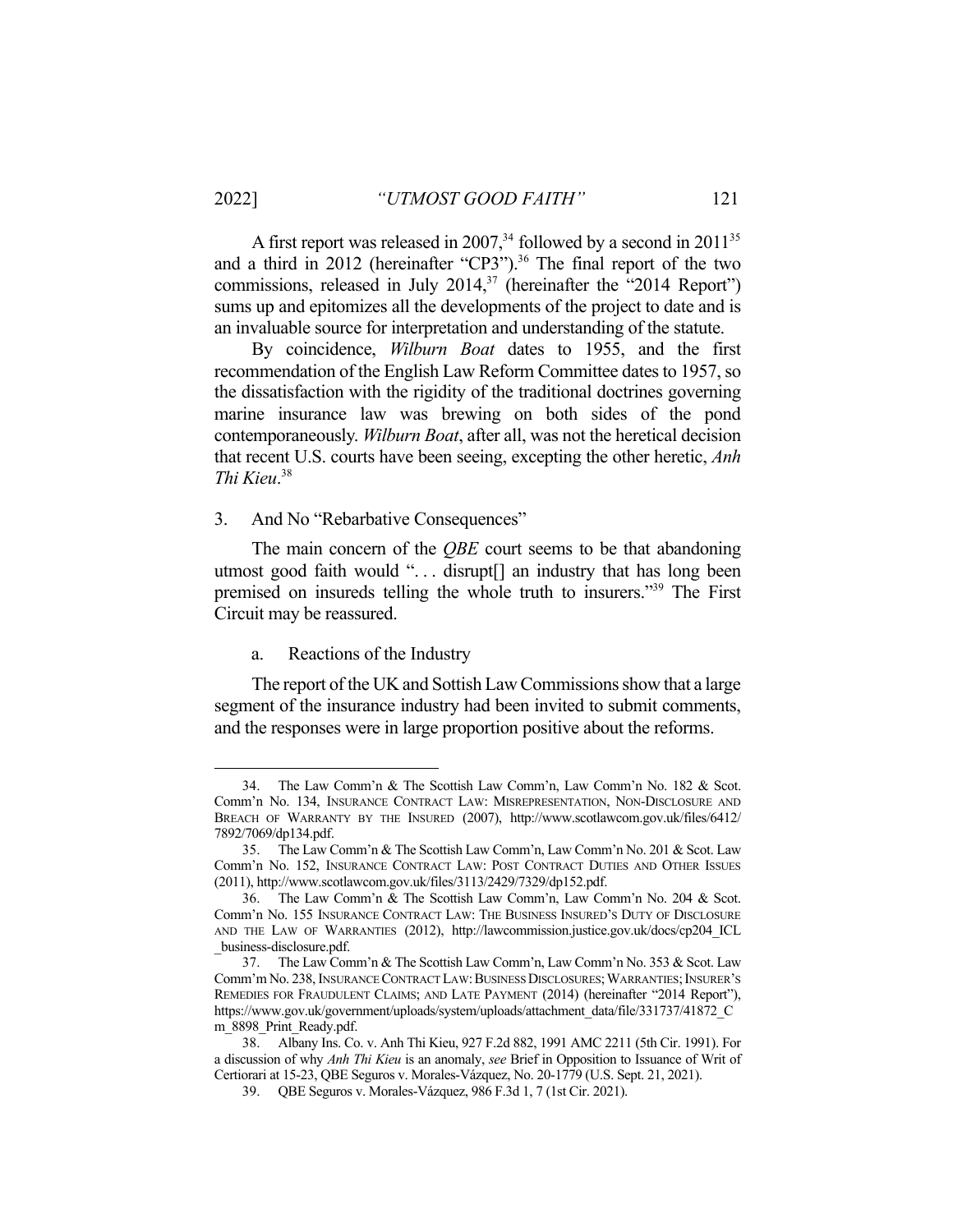The Scottish Commission in particular has a large list of positive reactions from industry players supporting the reform, summarized as  $follows<sup>40</sup>$ :

> (1) 80% of consultees (36 of 45) agreed with the need to reform the law relating to the business policyholder's obligation to provide information when buying insurance and the insurer's remedies if the policyholder fails to provide accurate information. (2) 88% of consultees (36 of 41) agreed that the law of insurance warranties required amendment.

> (3) 87% of consultees (34 of 39) agreed that insurers should have a contractual obligation to pay valid insurance claims within a reasonable time.

> (4) 92%, 75% and 94% of consultees (out of 38) agreed with the Commission's core proposals relating to insurance fraud.

> (5) The remaining balance of consultees did not necessarily disagree with the proposals. They sometimes proposed alternative solutions or sought clarification.

> (6) The Association of British Insurers ("ABI") members were largely supportive of the Law Commission's proposals as set out in the Draft Insurance Contracts Bill.

> (7) Airmic, in response to consultation, said that the draft clauses represent a significant advance on those provisions of the Marine Insurance Act 1906 ("MIA") covered by the consultation.

> (8) The International Underwriting Association commented that the Law Commission had, by and large, come to a balanced and proportionate review of insurance contract law, maintaining suitable flexibility for business parties to come to their own arrangements as required. This approach is crucial in recognizing the bargaining power and expertise utilized by wholesale (re)insureds and their advisors and ultimately supports the efficiency of the London market as a renowned global insurance center.

<sup>40.</sup> The points from (1) to (8) in the following text are taken from the 2014 Report, 1.53 to 1.57. *See supra* note 37.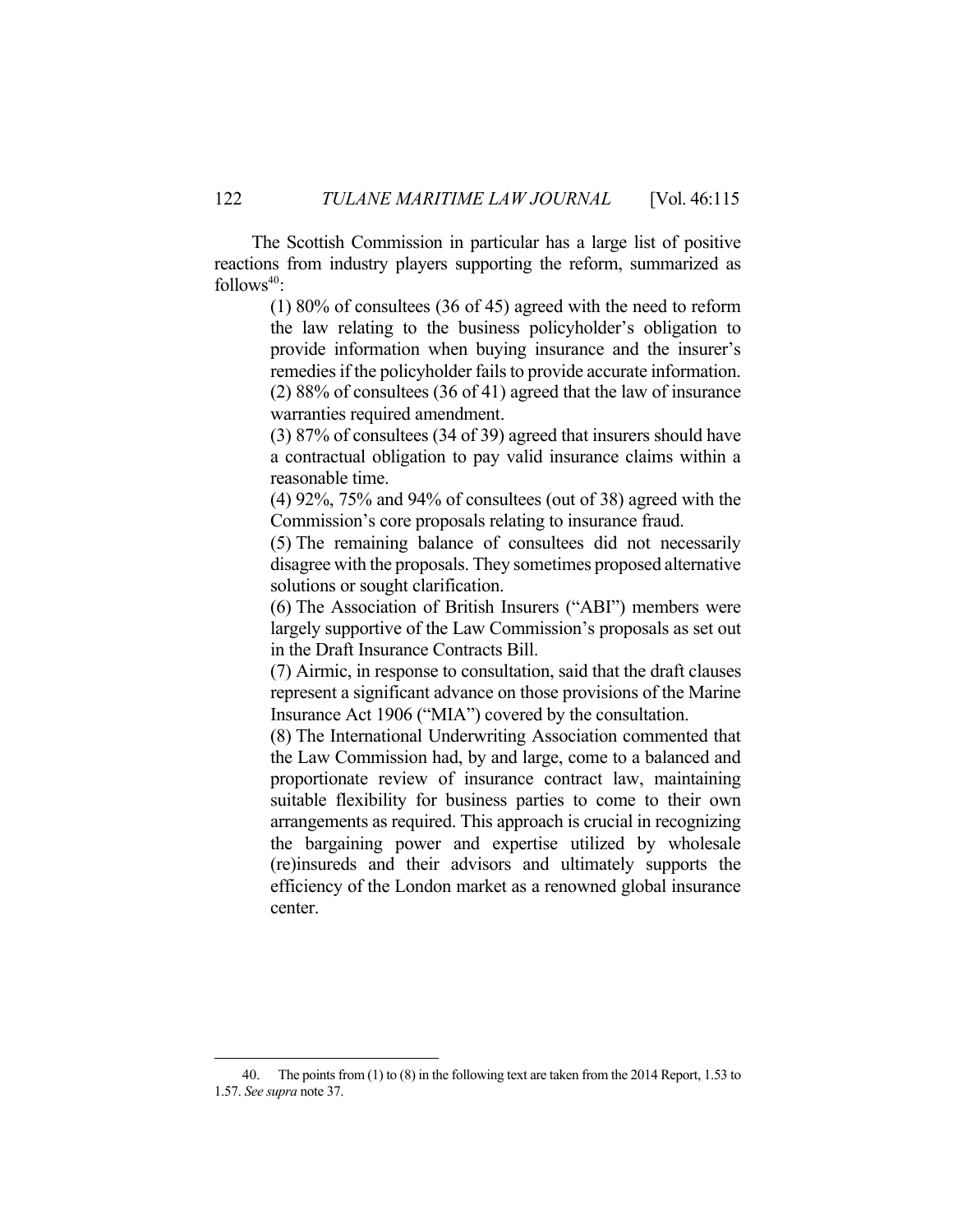# b. On the Contrary, It is Maintaining the American Status Quo That Would Have Bad Consequences

In their response to CP3, Mactavish $41$  commented that "the corporate" insurance market was characterized by too much coverage uncertainty, too many disputes, too much leverage of dispute potential in negotiation and too little work to narrow the scope for dispute at the placement stage."<sup>42</sup>

But once again, it is the prerogative of the Scottish Commission to strike a convincing note that it is keeping the law as it was before the UK Act 2015 (and not the change of it) that will produce negative consequences for industry and consumers alike, based upon evidence received from UK businesses that the current law is adding to insurance disputes. In this regard, the words of the Scottish Commission deserve to be quoted at length:

The duty of disclosure has been subject to major criticisms over many years, including reports from the Law Reform Committee in 1957, from the Law Commission in 1980 and from the British Insurance Law Association in 2002 . . . There is continuing evidence that the duty does not work well. In particular:

(1) The duty is poorly understood—and often appears so onerous that policyholders do not know how to go about complying with it.

(2) Medium to large companies in particular do not know how to judge what the company "knows or ought to know." They do not know how to go about gathering information for disclosure.

(3) Although there are exceptions in section 18(3), these are written in archaic language and not well known.

(4) The statute appears to allow insurers to play a passive role, without asking questions about relevant issues. This encourages "underwriting at claims stage," where insurers ask questions only when a claim arises, and then use that information to threaten refusal of the claim.

(5) Avoidance is an "all or nothing" remedy, which leads to adversarial disputes. It can be overly harsh, allowing insurers to refuse the whole claim even if, had they known the full information, they would still have accepted the risk but at a slightly higher premium. $43$ 

<sup>41.</sup> "Mactavish is a research and advisory service specializing in insurance and risk." *See id.* at 1.34.

<sup>42.</sup> *Id.* at 1.38.

<sup>43.</sup> *Id.* at 3.11 (Emphasis added, internal citations omitted).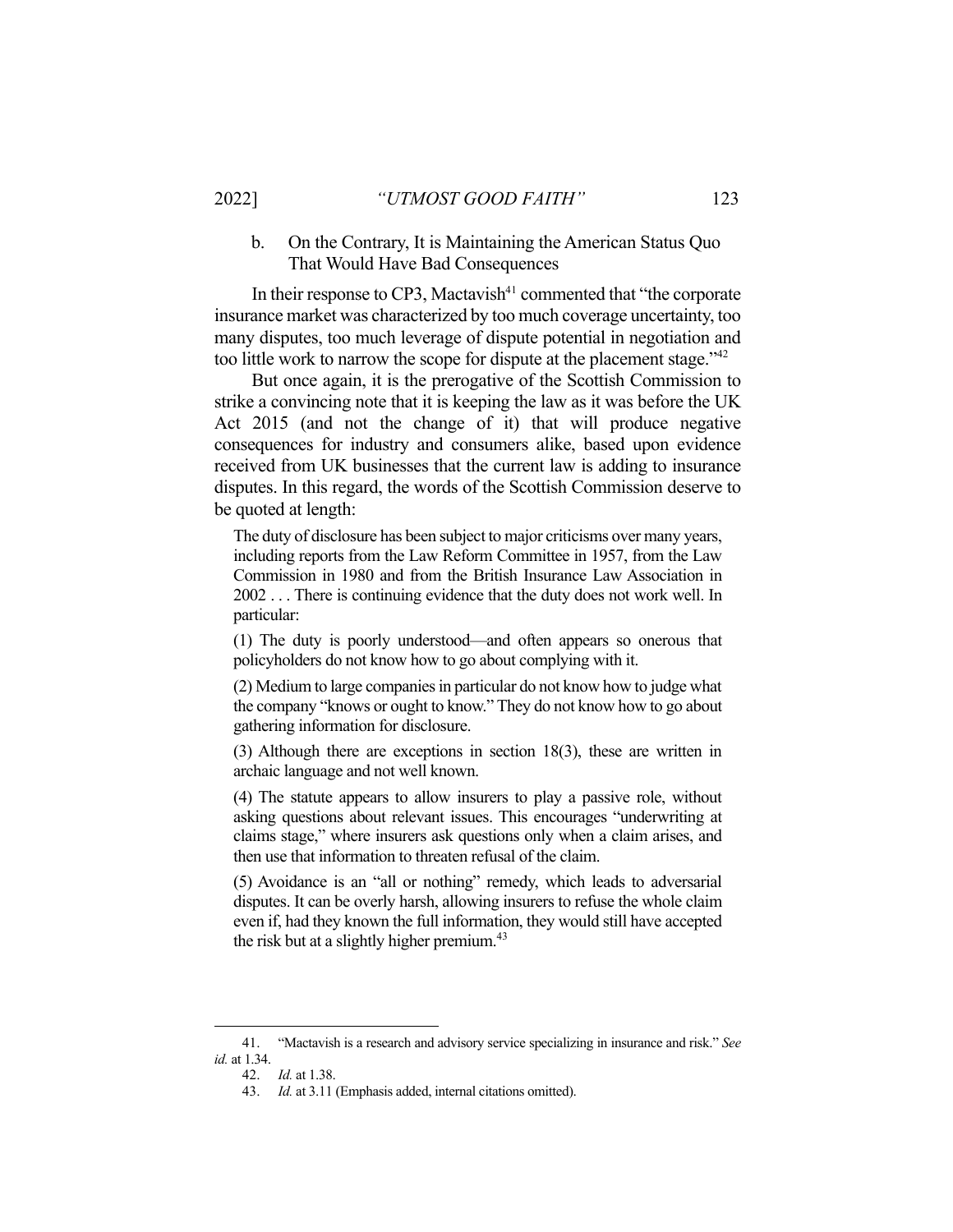#### 4. Even QBE European Operations Approved the UK Act 2015

An introductory guide to the Insurance Act 2015, published online by the British Insurance Brokers' Association<sup>44</sup> has a contribution by David Hall, Managing Director of Retail for QBE European Operations:

QBE has been fully engaged with the Law Commission's work and is supportive of the Insurance Act 2015, as we believe that it will address existing anomalies, providing greater certainty, and delivering positive outcomes for clients. We recognize that the transition to a new legal framework will present challenges, for brokers especially, and we are committed to supporting brokers and clients through this period of change.<sup>45</sup>

In a separate blog, QBE itself even supplied a report meant to be a clear guidance on the Duty of Fair Presentation that has substituted that of utmost good faith.46

# III. A LITTLE ANCESTRY WOULD HELP

Interestingly, the *QBE* court did not reject the time-honored proposition of Justice Holmes that "[t]here are special reasons for keeping in harmony with the marine insurance laws of England, the great field of this business;" $47$  rather the court repeated it word-for-word, $48$  yet showed a fierce hostility to oblige. How can this contradiction be explained? We submit that this may be due to a couple of reasons: mis-intended ancestry and reaction to *Wilburn Boat*.

#### *A. Finding Your Roots*

Professor Henry Louis Gates, the host of the television series *Finding Your Roots*, may be the best person to help understand the apparent contradiction. The First Circuit, and all the concurring ones, appear to share a jealousy for the English law touching American law, as though American law is the property, if not progeny, of the American courts.

<sup>44.</sup> Brit. Ins. Brokers' Ass'n & Mactavish, *Insurance Act 2015: An Introductory Guide*, QBE EUROPE (2015), https://qbeeurope.com/document-library/news-events/reports/insurance-act-2015-an-introductory-guide/.

<sup>45.</sup> *Id.* at 3.

<sup>46.</sup> QBE Eur. Operations, *Insurance Act New Policy Wording*, QBE (2017), https://qbe europe.com/document-library/products/trade-credit/qbe-policy-enhancements-explainedseptember-2017/.

<sup>47.</sup> Queen Ins. Co. of Am. v. Globe & Rutgers Fire Ins. Co., 263 U.S. 487, 493, 1924 AMC 107 (1924).

<sup>48.</sup> QBE Seguros v. Morales-Vázquez, 986 F.3d 1, 6 (1st Cir. 2021).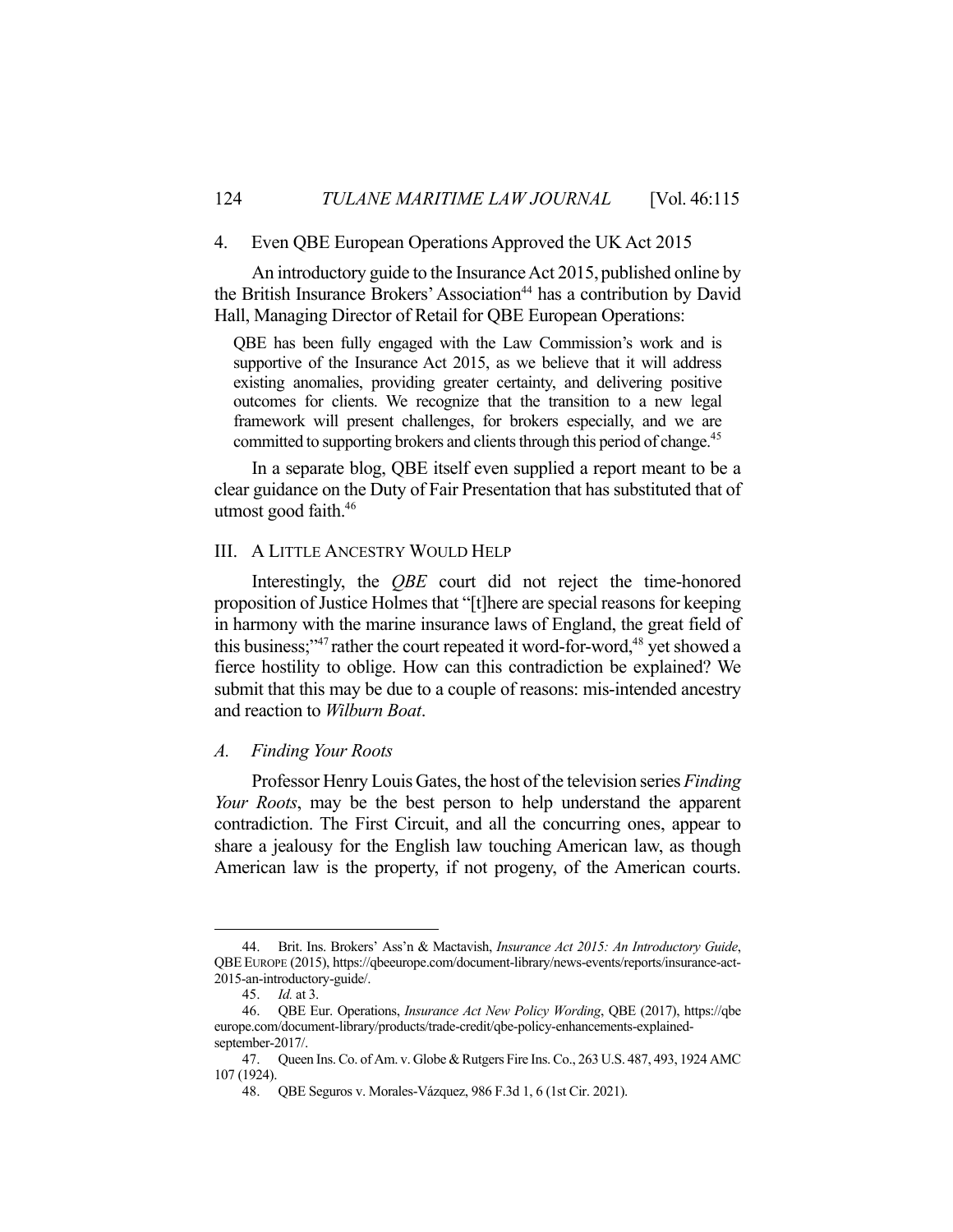American marine insurance law may be the property of American law, but it is not its biological child.

The doctrine of utmost good faith, in particular, was born out of British wombs, as best recognized by the Supreme Court in *Stipcich v. Metropolitan Life Insurance Co.*, <sup>49</sup> where Justice Stone stated at footnote 1: "The rule (i.e., the doctrine of utmost good faith) '[b]ecame first established in early British marine insurance. Its adoption here followed as cases presenting the question arose."<sup>50</sup>

*M'Lanaha*n<sup>51</sup> relied on *Watson v. Delafield*,<sup>52</sup> which in turn held that the doctrine (i.e., of utmost good faith) dates back to the *nisi prius* cases of Lord Mansfield<sup>53</sup> as well as Scottish<sup>54</sup> and English cases.<sup>55</sup>

Most of the U.S. cases holding that *uberrimae fidei* is an entrenched principle of maritime law rely on this chain of authorities: back to *M'Lanahan* and to *Watson*, and ultimately to English precedents.

One perfect example: *Certain Underwriters at Lloyds, London v. Inlet Fisheries Inc.*56: "*Uberrimae fidei* was first recognized in 1766 by Lord Mansfield and was codified in English law in 1906. Writing for the court, Justice Story incorporated the rule into American maritime insurance law in 1828. M'Lanahan, 26 U.S. at 176." (citations omitted).

#### *B. A DNA Test*

*Inlet Fisheries* contains additional notes useful to reconcile *uberrimae fidei* with *Wilburn Boat*. In the words of the *Inlet Fisheries* court:

In *Wilburn Boat*, the Supreme Court signaled a major shift in the approach to marine insurance cases. Before *Wilburn Boat*, we would have simply looked to our admiralty precedent; absent a clear rule, the Supreme Court directed us to look to English law, because of "special reasons for keeping in harmony with the marine insurance laws of England, the great field of this business. Following *Wilburn Boat*, if extant federal admiralty law does not contain an applicable rule, courts are instructed to look to state law, rather than fashioning a new federal admiralty rule or adopting one from British

<sup>49.</sup> 277 U.S. 311 (1928).

<sup>50.</sup> *Id.* at 317 n.1.

<sup>51.</sup> M'Lanahan v. Universal Ins. Co., 26 U.S. 170, 185 (1 Pet.), 1998 AMC 285 (1828).

<sup>52.</sup> Watson v. Delafield 2 Cai. R. 224 (N.Y. Sup. Ct. 1804).

<sup>53.</sup> *See id.* at 230-31.

<sup>54.</sup> Grieve v. Young (Ct. of Session, 1782), reprinted in John Millar, ELEMENTS OF THE

LAW RELATING TO INSURANCES, p. 65-68 (1787).

<sup>55.</sup> Fitzherbert v. Mather, 1 T.R. 12, 99 Eng. Rep. 944 (KB. 1785).

<sup>56.</sup> 518 F.3d 645, 650, 2008 AMC 305 (9th Cir. 2008).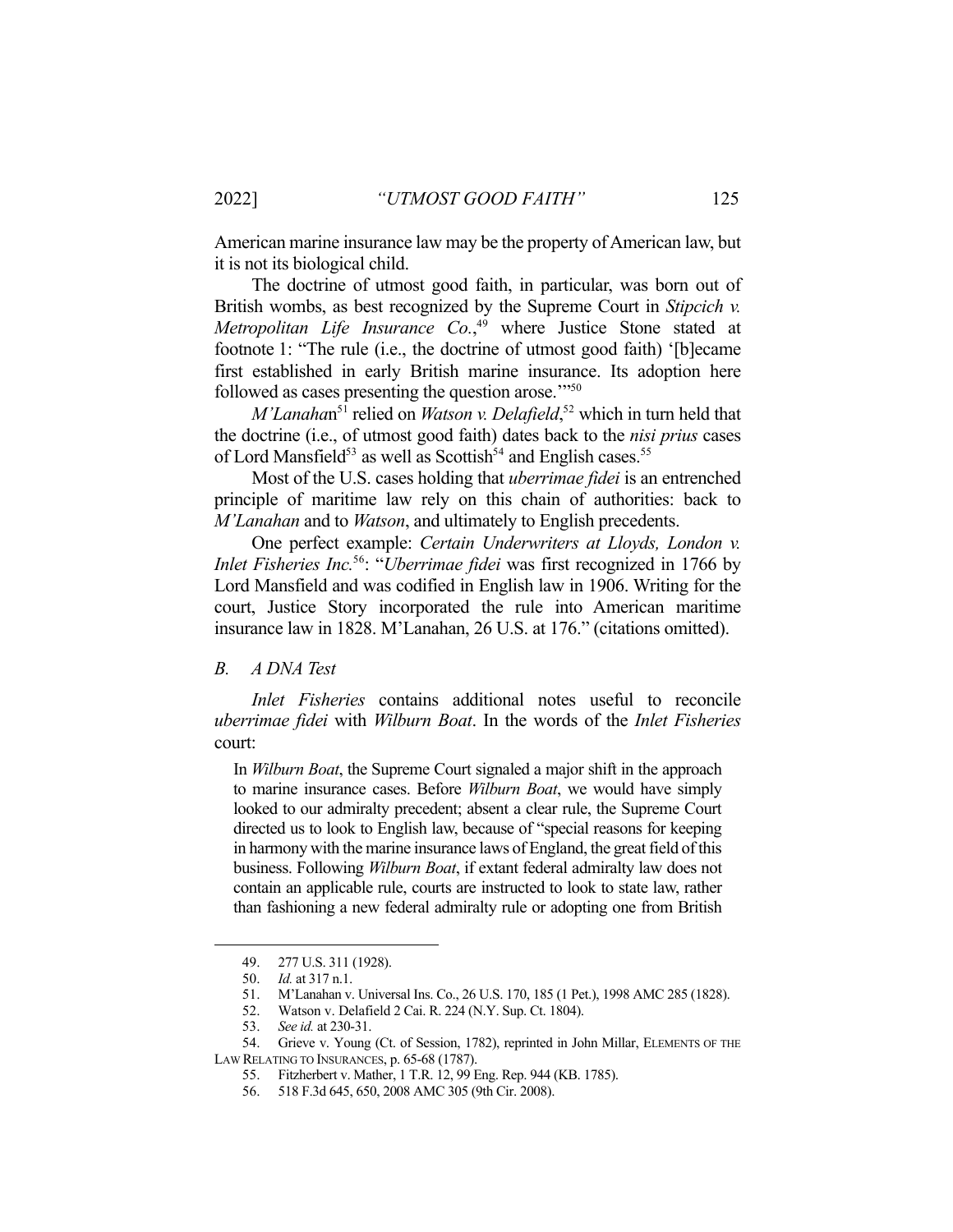law. Thus, the Supreme Court acknowledged the leading role of states in governing insurance policies, including marine insurance policies. 57

Thus, the Supreme Court acknowledged the leading role of states in governing insurance policies, including marine insurance policies.

However, *Wilburn Boat* did not utter the words "*or adopting one from British law.*" These words are literally put in the mouth of *Wilburn Boat* by the *Inlet Fisheries* court. *Wilburn Boat* only said "Consequently the crucial questions in this case narrow down to these: (1) Is there a judicially established federal admiralty rule governing these warranties? (2) If not, should we fashion one?"58

These words make us note that *uberrimae fidei* was "adopted" from English law by American law. The word "adoption" also carries a meaning in family law; that of a child born from biological parents who is taken over by adoptive parents who give the child the legal status of their own child. This parodic analogy can be used for the saga of *uberrimae fidei*.

That is to say the doctrine of *uberrimae fidei* is like a child adopted by American federal law, to whom it belongs so long as its legal status, or vital statistics I.D., confirms that the child is "entrenched" with its adoptive parent. If it loses this status, custody of the child would pass to a foster parent, "state law," a result that horrifies the First, Third, Ninth, and Eleventh Circuits.59

However, the child has grown up rather differently from what it was. From a salutary element of certainty in transactions and good moral principles, it is now viewed by its biological parents (i.e., English law) as detrimental to industry and consumers and prone to allow practices like "underwriting at claim stage," that are, if not immoral, at least ethically questionable.

The biological parent has toiled for decades to understand the child and to find solutions that are practical, beneficial, and ethical.The adoptive parents (i.e., American law) still refuse to acknowledge and admit this reality that is in plain sight for all to see.

But again, they do not do it in bad faith. On the contrary, they are in pursuit of what they perceive as a good avoidance of the evils of *Wilburn Boat*. *Inlet Fisheries* fell into this misunderstanding when it wrote that

<sup>57.</sup> *Id.* at 649 (citations omitted).

<sup>58.</sup> Wilburn Boat Co. v. Fireman's Fund Ins. Co., 348 U.S. 310, 314, 1955 AMC 467 (1955) (Emphasis added).

<sup>59.</sup> *See* Pet. for Cert., *supra* note 25.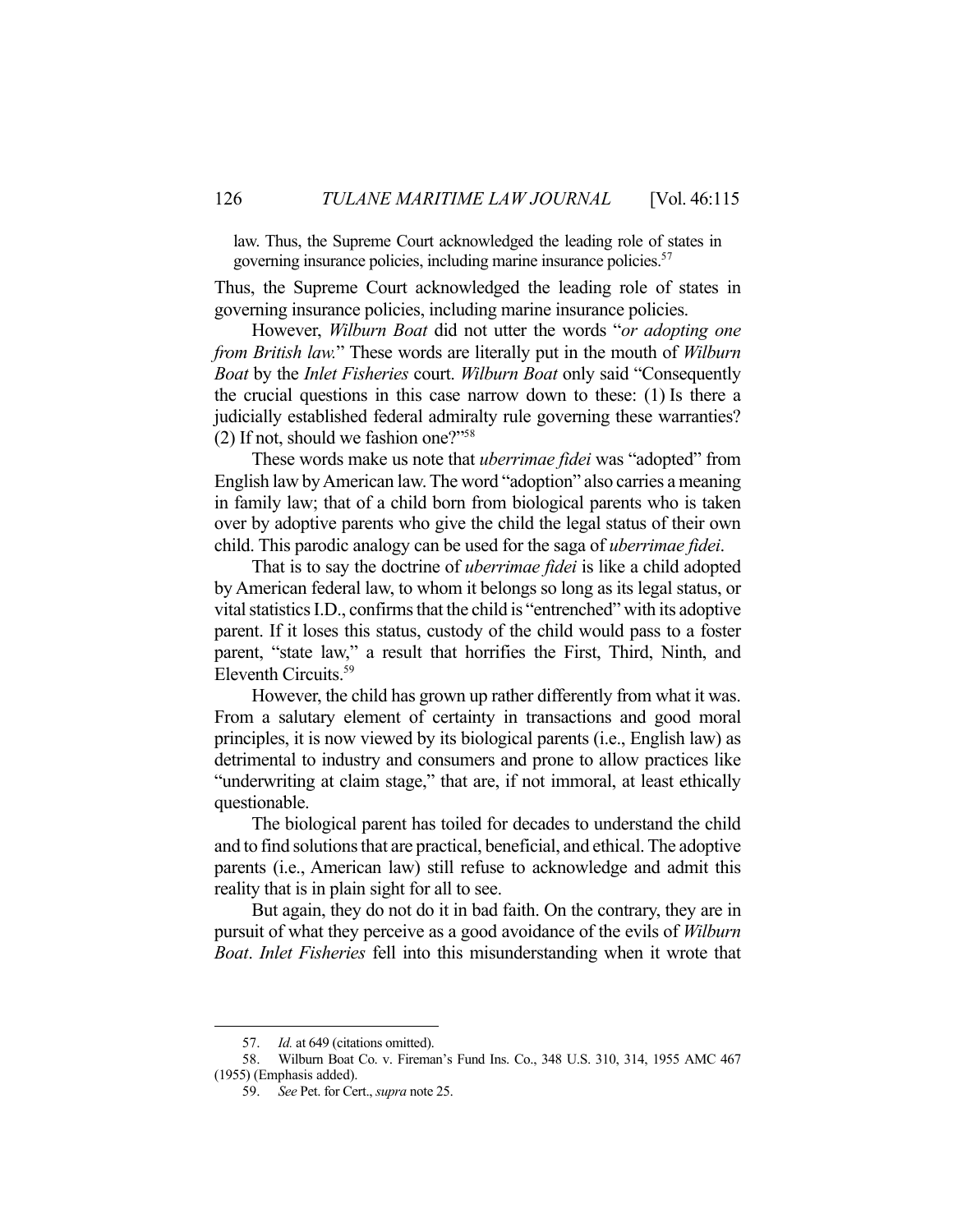*Wilburn Boat* does not allow an American court to "adopt[] [a rule] from British law."60

### *C.* Travelers *May Be Useful for a Conclusion on* QBE

These two opinions address the same issue of strict compliance, the first with warranties, the second with concealment. Both followed *Wilburn Boat*, but came to different results (*QBE* found an entrenched rule of strict compliance<sup>61</sup> and *Travelers* did not<sup>62</sup>), using the same method: following *Wilburn Boat*. How could the same method of analysis bring different results?

Under Wilburn Boat,<sup>63</sup> when asked to decide whether federal maritime law or state law applies, the courts are allowed to apply federal maritime law on two conditions:

> Condition (1): "Is there a judicially established federal admiralty rule governing these warranties?" (hereinafter the "Finding Method")

> Condition (2): "If not, should we fashion one?" (hereinafter the "Fashion Method").

American courts appear to fear the Fashion Method, which involves taking responsibility for creating a new rule, not existing before, out of the void; and to do so by identifying a purpose, designing its shape, and most of all its use—that is, the remedies.

Instead, the courts have found it comfortable to "find" (i.e., pretend to find) a rule already made by somebody else, and, most importantly of all, "established."64

The alternative of Justice Black (i.e., "*Should we fashion one?*") does not appear to have been commonly used. In fact, to the best of our knowledge, the only court that has courageously declared fashioning one

<sup>60.</sup> *Inlet Fisheries*, 518 F.3d at 649.

<sup>61.</sup> QBE Seguros v. Morales-Vázquez, 986 F.3d 1, 2, 6 (1st Cir. 2021).

<sup>62.</sup> Travelers Prop. Cas. Co. of Am. v. Ocean Reef Charters, 996 F.3d 1161, 1169 (11th

Cir. 2021).

<sup>63.</sup> *Wilburn Boat*, 348 U.S. at 314.

<sup>64.</sup> Many courts that follow the strict rule focused on whether *uberrimae fidei* was "an *Entrenched* Precept of Federal Admiralty Law" or "an *established* rule of maritime law," as the *Catlin* court wrote, adding "for marine insurance contract cases, we only apply federal maritime rules that are *established and settled*; otherwise we would look to state law." Catlin at Lloyd's v. San Juan Towing & Marine, 778 F.3d 69, 80, 2015 AMC 694 (1st Cir. 2015) (*citing* Commercial Union Ins. Co. v. Pesante, 459 F.3d 34, 37-38, 2006 AMC 2113 (1st Cir. 2006)). *AGF v. Cassin* uses the words "well established," citing to *Puritan* and many others, who use the past tense, meaning the "finding" of an existing rule, already made and entrenched. AGF Marine Aviation & Transp. v. Cassin, 544 F.3d 255, 263, 2008 AMC 2300 (3d Cir. 2008)).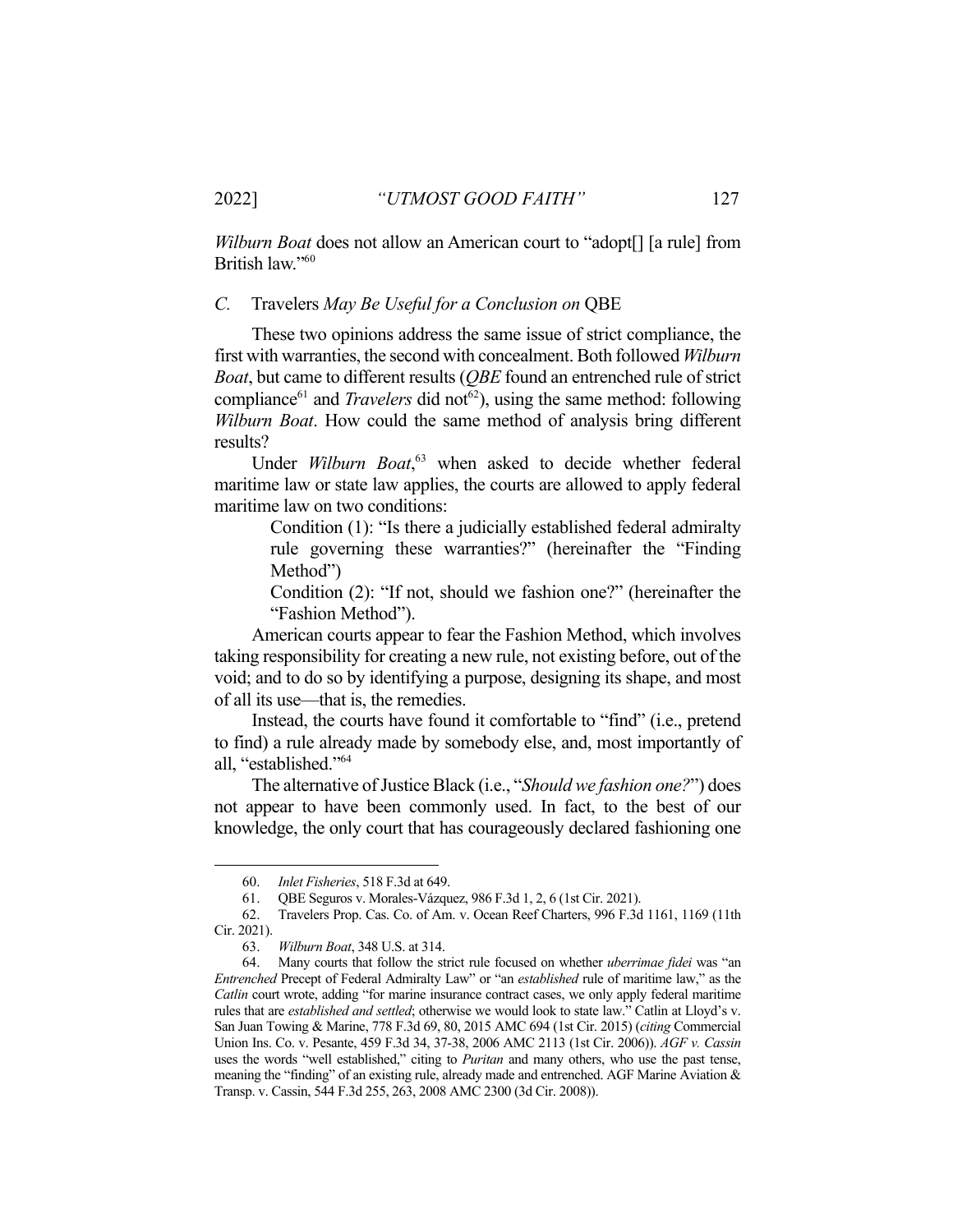of its own was the Sixth Circuit in *Aasma v. American Steamship Owners*  P&I Club.<sup>65</sup> That court held that under maritime law there was no direct action against a protection and indemnity club.66 *QBE* and *Travelers*, however, made no exception; both followed the Finding Method.

The glitch of the Finding Method is that the courts that used it restricted their searches to a limited population of circuits and then reached a "finding" only in their own circuit, which is the antithesis of what federal maritime law should be. Justice Frankfurter, in his concurring opinion in *Wilburn Boat*, admonished that the federal rule must be uniform.<sup>67</sup>

The issue for the Supreme Court in *QBE* was about the existence and the remedies of a doctrine under the name of *uberrimae fidei*, and in resolving that issue, the Finding Method cannot be used, for there is no established rule that is to be found nationwide: there is only a conflict to resolve.

In summary, the only way *uberrimae fidei* may become an established and entrenched doctrine of American maritime law it is to "fashion" it, because otherwise it cannot be found. This is what the *Travelers* court is trying to tell us in its final words: "it will be interesting to see what effect the [UK] Act [2015] has on American maritime law."68 Finally, someone has noticed that marine insurance law is no longer in 1782, 1804, or 1828, but in the totally new landscape of the UK Act 2015, and had a healthy reflection on the continued viability of *Wilburn Boat*.

#### IV. CONCLUSION

Pages of scholarly arguments by legendary scholars, decades of probes by the British Commissions, models of updated legislation in the "cradle" of marine insurance law, were all wiped out with two words: "*petition denied*."69 Why? We may never know the reasons, as the Court decided without an opinion.

It is in order, however, to attempt some guess, most of all to face a brutal reality: a deep conflict remaining unsolved, and to ask, what is there to do now?

<sup>65.</sup> Aasma v. Am. S.S. Owners Mut. Prot. and Indem. Ass'n, Inc., 95 F.3d 400, 404, 1997 AMC 1 (6th Cir. 1996).

<sup>66.</sup> *Id.*

<sup>67.</sup> *Wilburn Boat*, 348 U.S. at 323.

<sup>68.</sup> Travelers Prop. Cas. Co. of Am. v. Ocean Reef Charters LLC, 996 F.3d 1161, 1170 (11th Cir. 2021).

<sup>69.</sup> QBE Seguros v. Morales-Vázquez, 986 F.3d 1 (1st Cir. 2021), *cert. denied*, 142 S. Ct. 424 (U.S. Nov. 1, 2021) (No. 20-1779)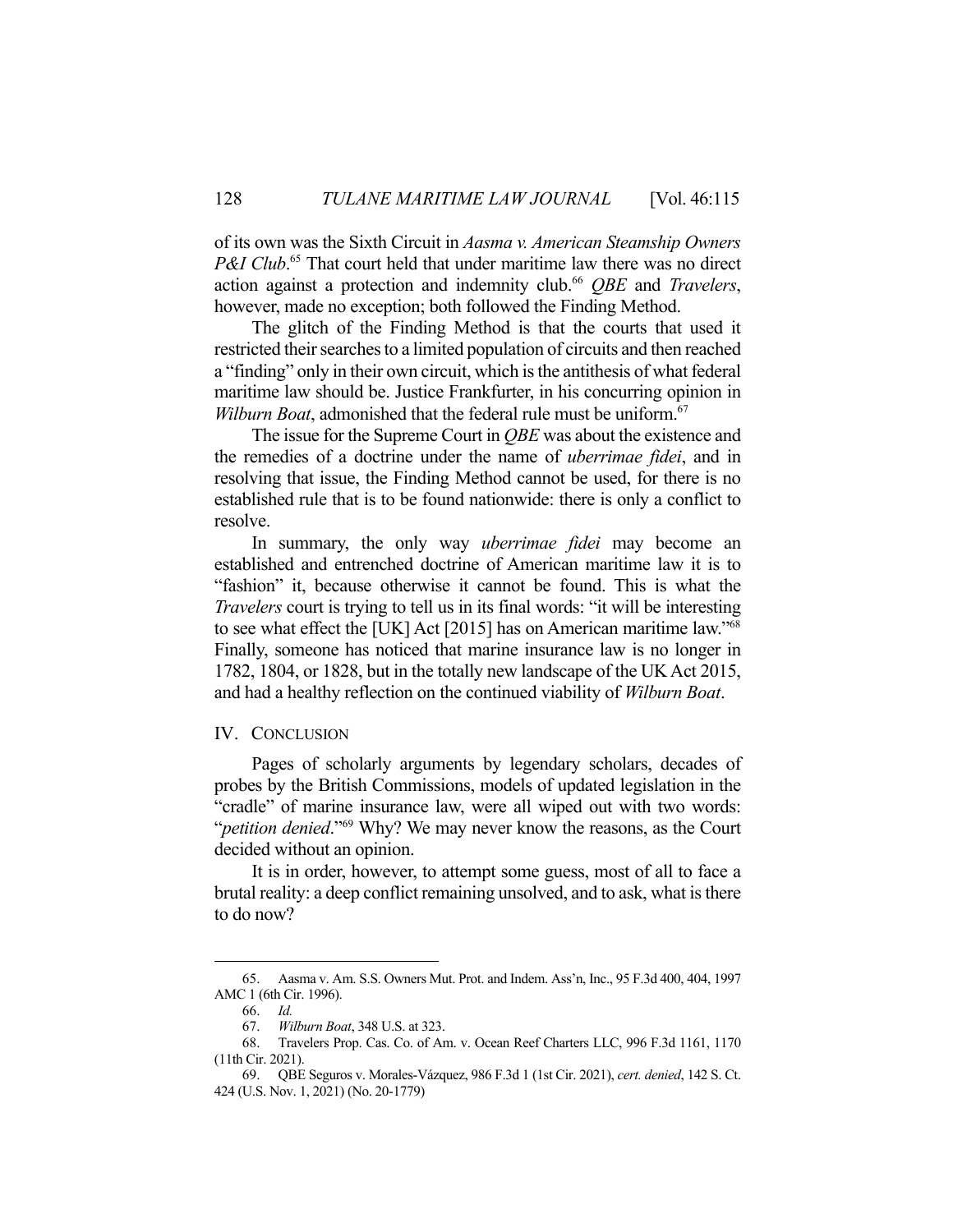First and most importantly, we must resist the impulse to call the Court's decision whimsical on the one side, or to overstep in our guessing, on the other. Our conclusion is that there may be very good reasons for the cryptic decision of the Court. After all, it also took the Scottish Commission and the British Parliament only two words to wipe out utmost good faith.

The utmost good faith principle had statutory status at Section 17 of the Marine Insurance Act 1906, reading originally:

A contract of marine insurance is a contract based upon the utmost good faith, and, if the utmost good faith be not observed by either party, the contract may be avoided by the other party.<sup>70</sup>

The Scottish Law Commission made the recommendation:

In Section 17 of the Marine Insurance Act 1906 (marine insurance contracts are contracts of the utmost good faith), the words from "and" to the end are omitted. 71

After the Insurance Act 2015, the Marine Insurance Act now reads "[a] contract of marine insurance is a contract based upon the utmost good faith<sup>"72</sup> without anything more. In fact, the Insurance Act 2015 even has a Section 14, titled "Good Faith" reading:

(1) Any rule of law permitting a party to a contract of insurance to avoid the contract on the ground that the *utmost good faith* has not been observed by the other party is abolished.<sup>73</sup>

The phrases "*Petition denied*," "*are omitted*," "*is abolished*," are pairs of words worth a thousand pictures. Yet, while the Supreme Court stopped there, the Insurance Act 2015 went way ahead. Part Two of the Insurance Act 2015 is titled "The Duty of Fair Presentation," containing an entirely new set of rules of law and of practice (the Section titles only are reproduced below):

Part 2: The Duty of Fair Presentation

(2) Application and interpretation

. . . .

<sup>70.</sup> Marine Insurance Act 1906, 8 Edw. 7 c.41 (UK).

<sup>71.</sup> The Law Comm'n & The Scottish Law Comm'n, Law Comm'n No. 353 & Scot. Law Comm'm No. 238, INSURANCE CONTRACT LAW: BUSINESS DISCLOSURES; WARRANTIES; INSURER'S REMEDIES FOR FRAUDULENT CLAIMS; AND LATE PAYMENT (2014) (hereinafter "2014 Report"), https://www.gov.uk/government/uploads/system/uploads/attachment\_data/file/331737/41872\_C m 8898 Print Ready.pdf. (emphasis added).

<sup>72.</sup> UK Act 2015 *supra* note 9.

<sup>73.</sup> *Id.* (emphasis added).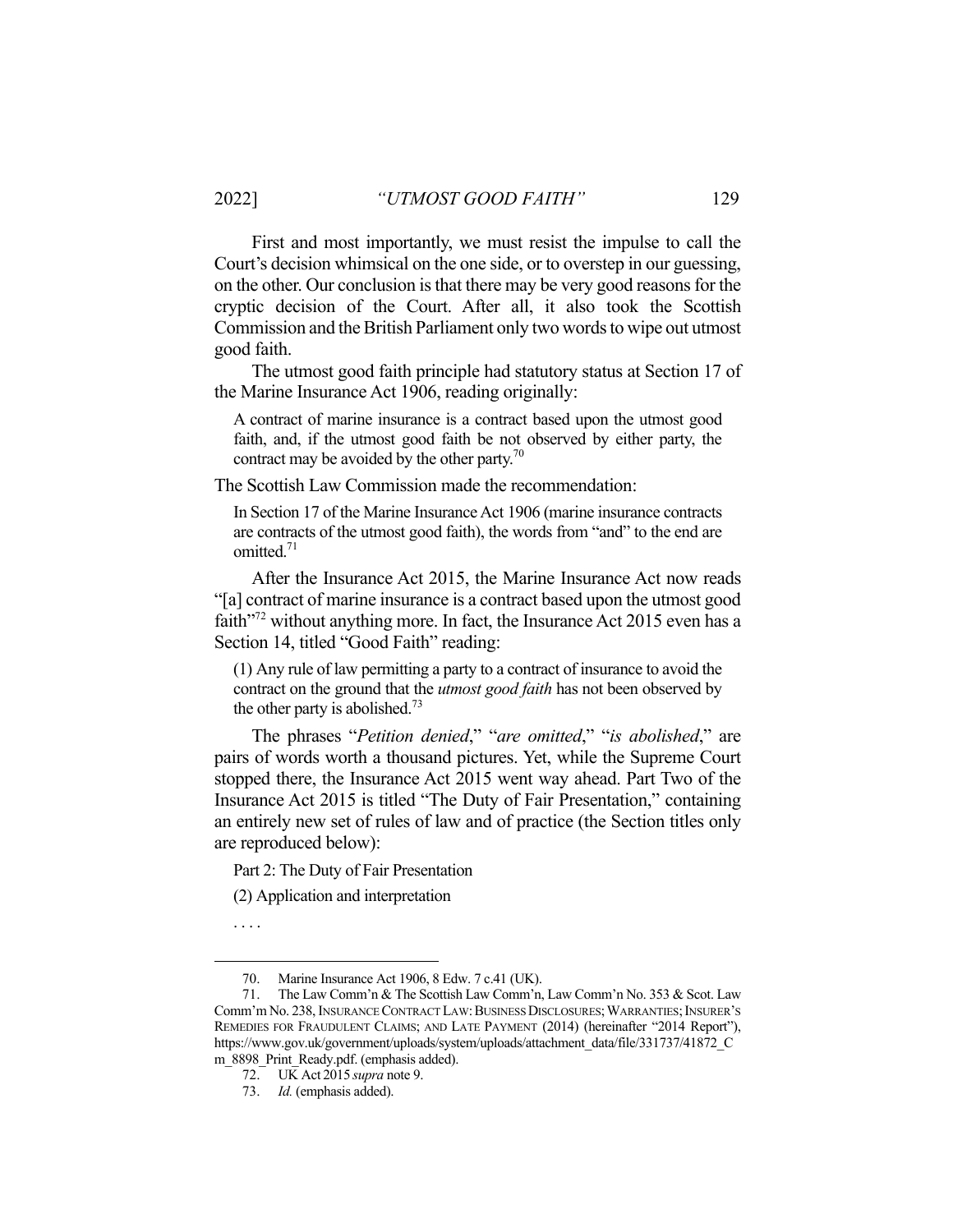(3) The duty of fair presentation

. . . .

(4) Knowledge of insured

. . . .

(5) Knowledge of insurer

. . . .

(6) Knowledge: general

. . . .

(7) Supplementary

. . . .

(8) Remedies for breach<sup>74</sup>

And Part 5 is dedicated to the name of "Good Faith" (the Section 14 mentioned above).

In sum, what the Insurance Act 2015 has done is not just cancel the consequences of utmost good faith, but crafted entirely new rules of law, rules of practice, and entirely new remedies—that never existed before.

The doctrine of utmost good faith was created to cure what was perceived to be an unfair advantage of the insured versus the insurers. To take away the protection of the insurers by canceling out the doctrine of utmost good faith, *without substituting it with a different type of protection* would unfairly take the industry a century backwards.

The creation of duties, among other things, especially, the creation of new remedies (as the British Parliament did) takes care of that but appears too much an act of lawmaking for American courts—although a power that the British Parliament had in full.

Whether the Supreme Court has the same powers could be debated. In fact, to do this job, the Supreme Court may have had to decide whether to adjust, if not overrule, *Wilburn Boat* and go around the McCarran Ferguson Act.75

In full fairness, the Supreme Court, through no fault of its own, did not, and still does not, have the luxury of decades of probes, interviews, and statistics in the United States.

The certiorari petition and the original (pre-denial) version of this Article had wished that the Supreme Court would have done the same as

<sup>74.</sup> *Id.*

<sup>75.</sup> 15 U.S.C. §§ 1011-1015.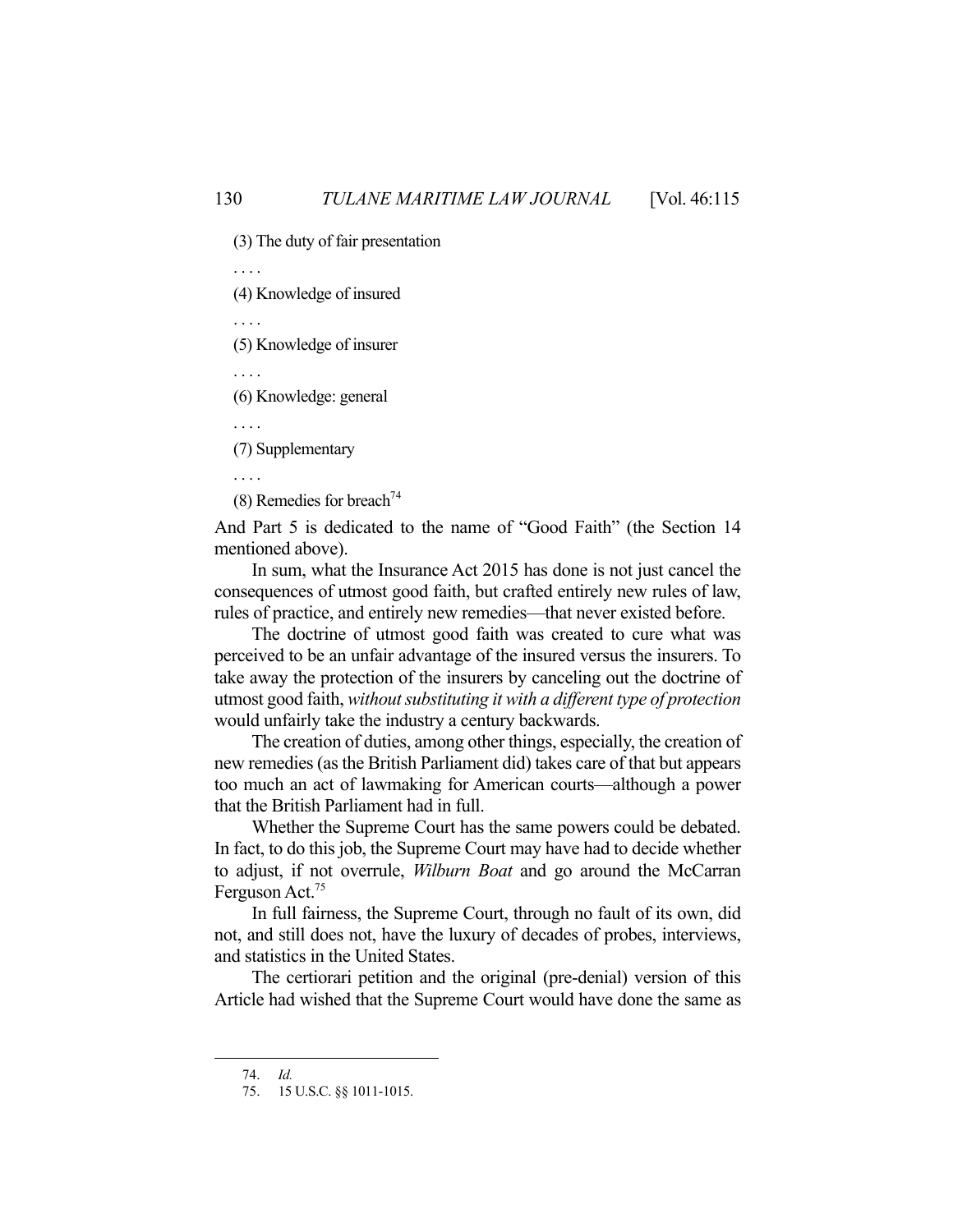the British Parliament. Now that the sharp denial has brought us down to earth, it seems to be clear that it was just too much wishful thinking.

What remains to be seen now, is where we stand, and what, if anything, can be done. The Court has left us in a state of deep conflict. Out of eleven circuits, four have the utmost good faith rule as "federally entrenched," two have it in a different form, one is against it, and four do not have it—at least not officially.76 Hardly a situation of uniformity as proscribed for admiralty law by *Jensen*. 77

Is there anyone who could fix it?

Congress has been absent since the McCarran Ferguson Act and *Wilburn Boat* is still a roadblock. Also, Congress never showed any interest, let alone commitment, to study a comprehensive "Marine Insurance Act" like the UK Parliament did in 1906.

It may be that the only way is for the American Law Institute to take the initiative and the lead, engaging in a scope analogous to the one of the British Law Commissions, gathering responses from the Industry and the Professions, and ultimately issuing a *Restatement of the Law of Commercial and Marine Insurance.*

Even if not binding, the ALI would thus give the judiciary rules of guidance: to pursue the goal of "modernizing the *uberrimae fidei* doctrine 'in the manner of a common law court.'"78 The ALI would not have any impediment following the model of the UK Insurance Act 2015 with the features and remedies of a "duty of fair presentation." The courts may then step in doing the job of adjusting the doctrine, under the conflict-solving supervision of the Supreme Court, keeping the function of makers of maritime law that *Wilburn Boat* has left with them explicitly. To use *Wilburn Boat* otherwise would be a plain misunderstanding, as the *Travelers* court suspected. Two legendary professors of admiralty law, Thomas Schoenbaum and Michael Sturley, have made such a proposal,<sup>79</sup> one that should be taken seriously in the situation where we find ourselves now after the Court's denial.

If the decade of British studies holds real-life alerts, it is only reasonable to fear that at least some of the same flaws remedied by the

<sup>76.</sup> Petition for Certiorari at 10-18, QBE Seguros v. Morales-Vázquez, No. 20-1779 (U.S. June 17, 2021).

<sup>77.</sup> Southern Pacific Company v. Jensen, 244 U.S. 205 (1917).

<sup>78.</sup> Exxon Shipping Co. v. Baker, 554 U.S. 471, 489-90.

<sup>79.</sup> *See generally* Thomas Schoenbaum*, The Duty of Utmost Good Faith in Marine Insurance Law: A Comparative Analysis of American and English Law*, 29 J. MAR. L. & COM. 1 (1998); Michael F. Sturley, *Restating the Law of Marine Insurance: A Workable Solution to the Wilburn Boat Problem, 29 J. MAR. L. & COM. 41 (1998).*